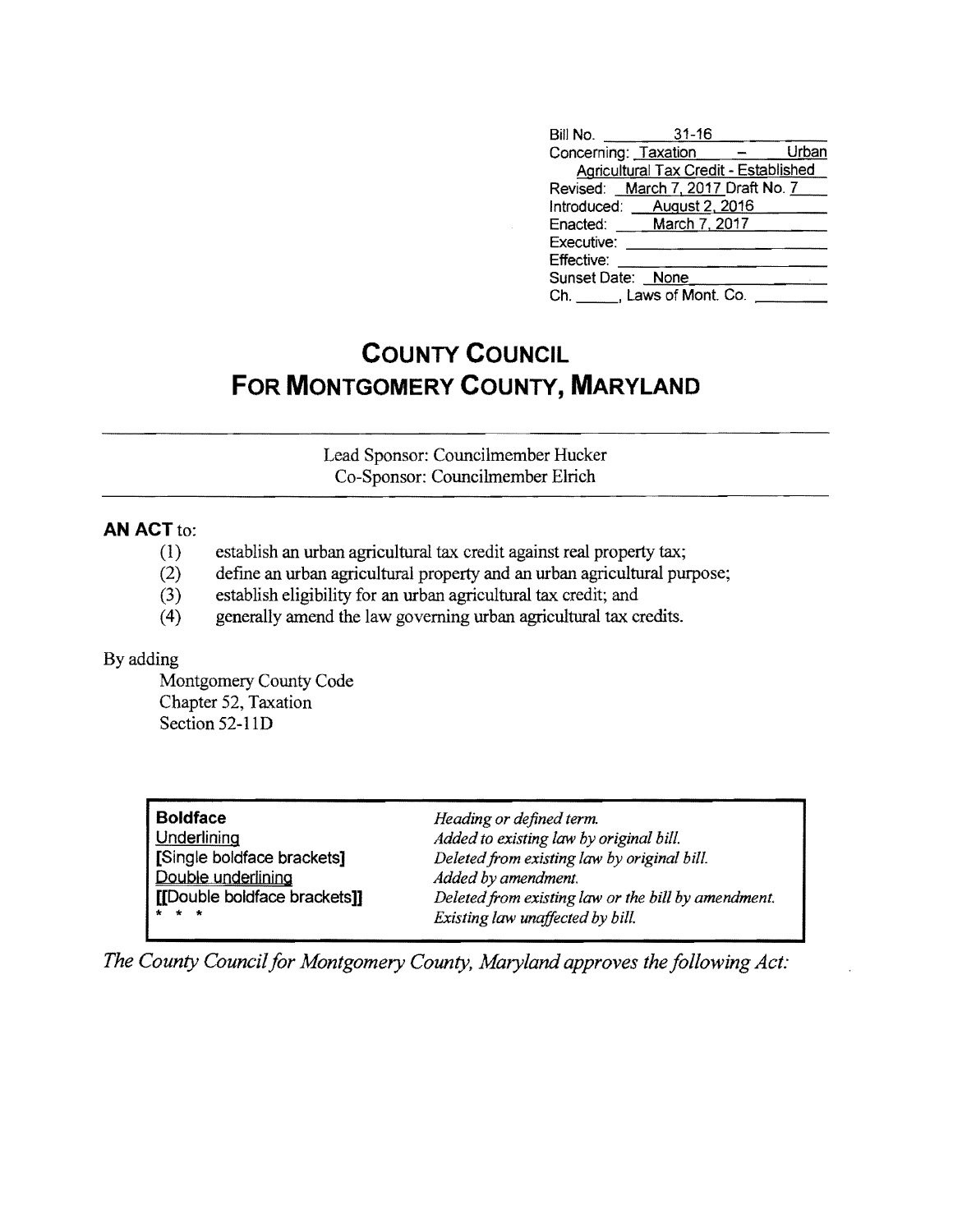| $\mathbf{1}$   |     |            |                                                         | Sec. 1. Section 52-11D is added as follows:                                       |
|----------------|-----|------------|---------------------------------------------------------|-----------------------------------------------------------------------------------|
| $\overline{2}$ |     |            |                                                         | 52-11D. Urban Agricultural Tax Credit.                                            |
| 3              | (a) |            |                                                         | <i>Definitions.</i> In this Section:                                              |
| 4              |     |            |                                                         | Gross income means the revenue received from the sale of products                 |
| 5              |     |            |                                                         | grown or raised on the property, including the fair market value of food          |
| 6              |     |            |                                                         | products grown or raised on the property donated to an organization               |
| 7              |     |            |                                                         | registered as a charitable organization with the Maryland Secretary of            |
| 8              |     | State.     |                                                         |                                                                                   |
| 9              |     |            |                                                         | <i>Urban agricultural property</i> means real property in a residential zone that |
| 10             |     | <u>is:</u> |                                                         |                                                                                   |
| 11             |     | $\Omega$   |                                                         | at least one-half of an acre and not more than [[5]] 3 acres;                     |
| 12             |     | (2)        |                                                         | located within 1000 feet of or in a [[priority funding area, as                   |
| 13             |     |            |                                                         | defined in Md. State Finance and Procurement Code §5-7B-02]                       |
| 14             |     |            |                                                         | <u>Metro Station Policy Area, as defined in the most recent</u>                   |
| 15             |     |            |                                                         | Subdivision Staging Policy adopted under Section 33A-15,                          |
| 16             |     |            |                                                         | including the:                                                                    |
| 17             |     |            | (A)                                                     | Bethesda Central Business District;                                               |
| 18             |     |            | (B)                                                     | Friendship Heights;                                                               |
| 19             |     |            | $\circ$                                                 | Glenmont;                                                                         |
| 20             |     |            | $\left(\!\!\left(\textrm{\textbf{D}}\!\!\right)\right)$ | Grosvenor;                                                                        |
| 21             |     |            | (E)                                                     | Rockville Town Center;                                                            |
| 22             |     |            | $\mathbf{E}$                                            | <b>Shady Grove;</b>                                                               |
| 23             |     |            | $\Omega$                                                | <b>Silver Spring Central Business District;</b>                                   |
| 24             |     |            | $\underline{\text{H}}$                                  | Twinbrook;                                                                        |
| 25             |     |            | $\hbox{\rlap{$\sqcap$}$\sqcup$}$                        | <b>Wheaton Central Business District; and</b>                                     |
| 26             |     |            | $\hbox{\rlap{$\sqcup$}$\sqcup$}$                        | White Flint; and                                                                  |
| 27             |     | (3)        |                                                         | used for urban agricultural purposes.                                             |

 $\mathbb{R}^d$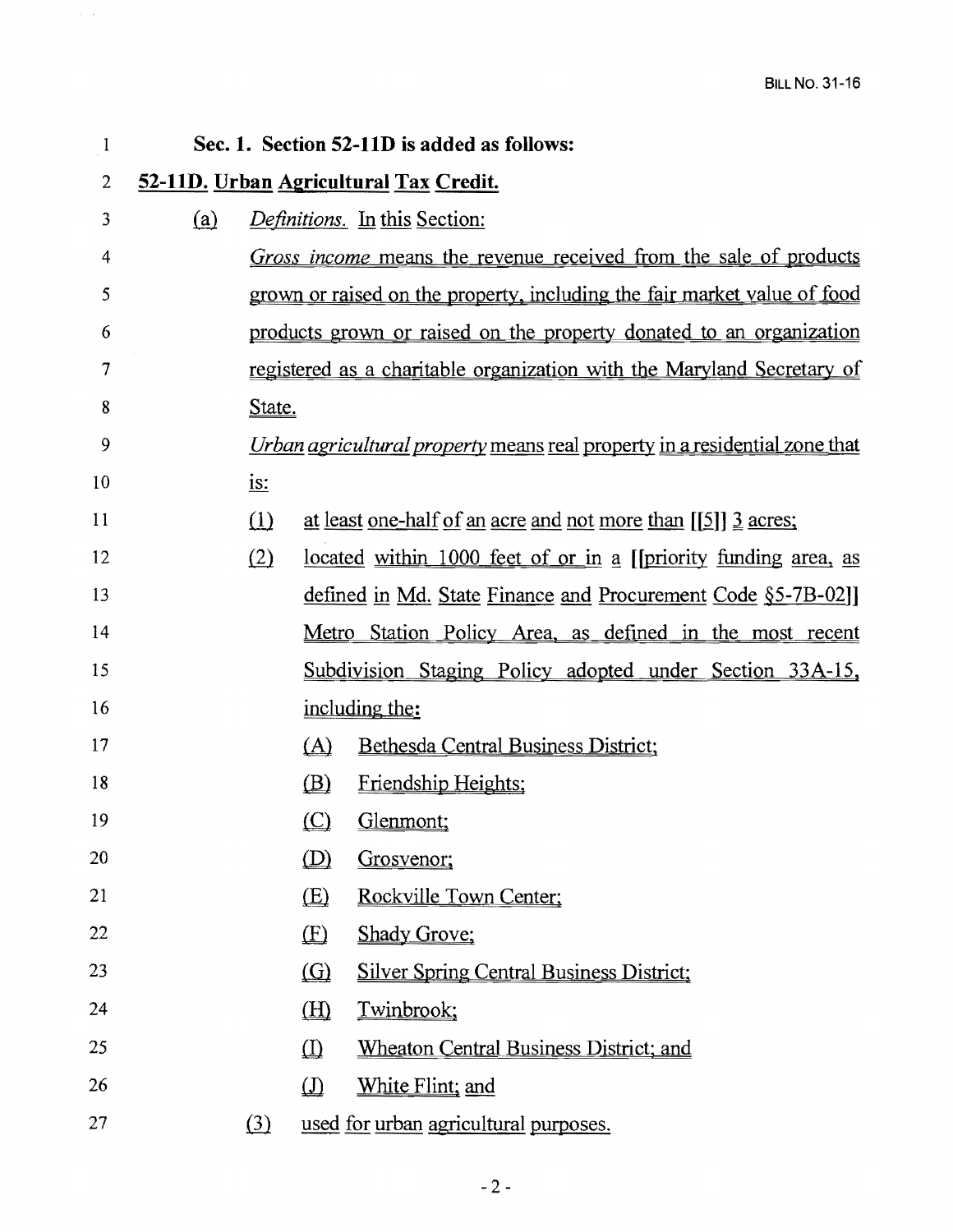$\sim 10^{-10}$ 

| 28 |          |                               | <i><u><b>Urban agricultural purposes means</b></u></i>                             |
|----|----------|-------------------------------|------------------------------------------------------------------------------------|
| 29 |          | (1)                           | the cultivation of fruits, vegetables, flowers, and ornamental                     |
| 30 |          |                               | plants;                                                                            |
| 31 |          | (2)                           | the limited keeping and raising of fowl or bees; or                                |
| 32 |          | $\left( \underline{3}\right)$ | the practice of aquaculture. [[                                                    |
| 33 |          | $\Box$                        | crop production activities, including the use of mulch or cover                    |
| 34 |          |                               | crops to ensure maximum productivity and minimize runoff and                       |
| 35 |          |                               | weed production;                                                                   |
| 36 |          | (2)                           | environmental mitigation activities, including stormwater                          |
| 37 |          |                               | abatement and groundwater protection;                                              |
| 38 |          | $\circled{3}$                 | community development activities, including recreational                           |
| 39 |          |                               | activities, food donations, and food preparation and canning                       |
| 40 |          |                               | classes;                                                                           |
| 41 |          | (4)                           | economic development activities, including employment and                          |
| 42 |          |                               | training opportunities, and direct sales to restaurants and                        |
| 43 |          |                               | institutions; and                                                                  |
| 44 |          | (5)                           | temporary produce stands used for the sale of produce raised on                    |
| 45 |          |                               | the premises.]                                                                     |
| 46 | (b)      |                               | <i>Credit required.</i> The Director of Finance must allow each eligible           |
| 47 |          |                               | taxpayer a credit against County real property taxes due in each tax year          |
| 48 |          |                               | in which the taxpayer is eligible for the credit.                                  |
| 49 | $\Omega$ |                               | <i>Eligibility.</i><br><u>[[An eligible taxpayer must conduct at least 2 urban</u> |
| 50 |          |                               | agricultural purposes on urban agricultural property.] A property owner            |
| 51 |          |                               | is eligible for the tax credit each year:                                          |
| 52 |          | $\Box$                        | [[The]] the urban agricultural property [[must be]] is used solely                 |
| 53 |          |                               | <u>for urban agricultural purposes, except an individual [lengaged in</u>          |
| 54 |          |                               | crop production on the property]] may also reside on the property;                 |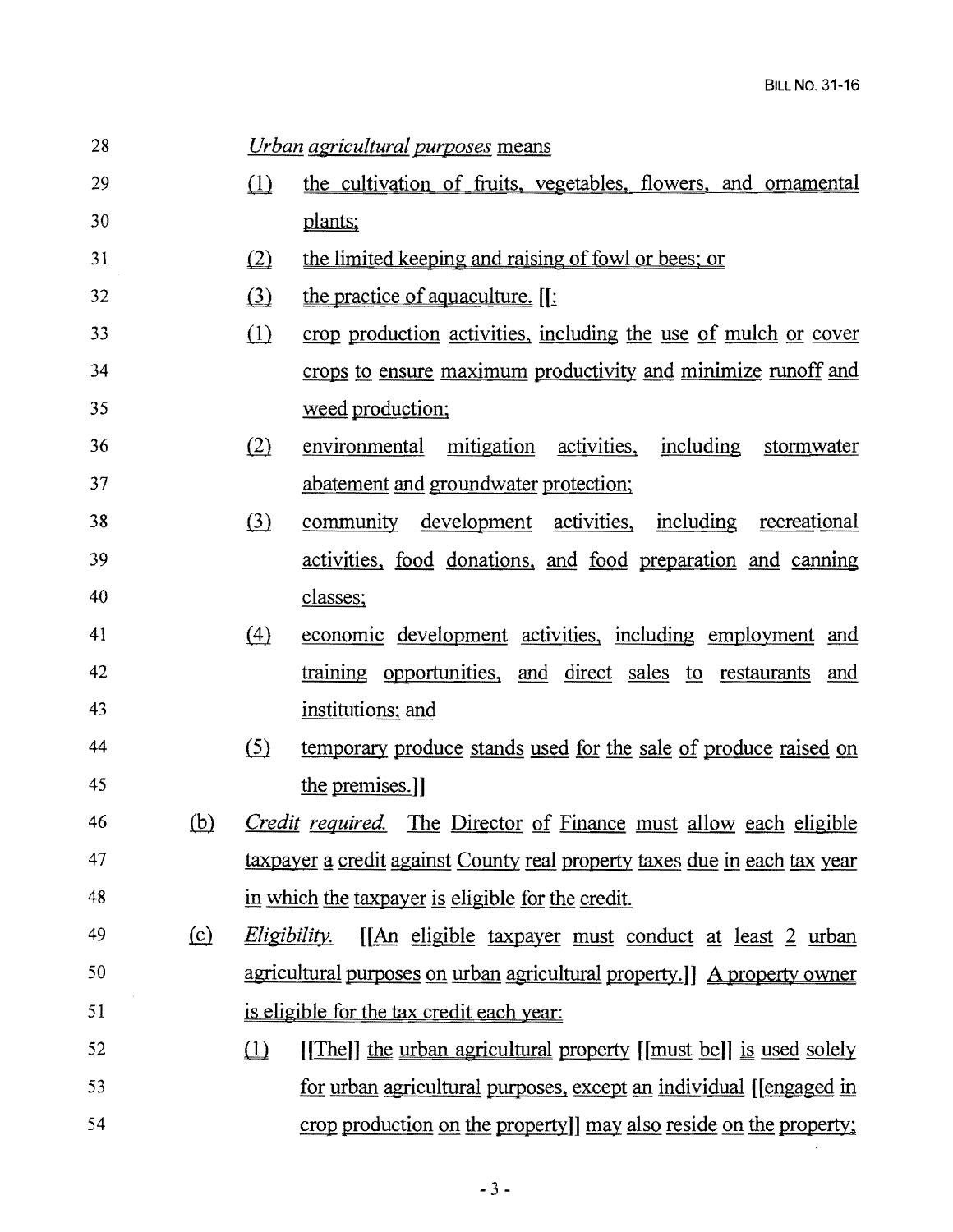| 55 |                            | (2) | the property owner has more than \$5000 in gross income from the                  |
|----|----------------------------|-----|-----------------------------------------------------------------------------------|
| 56 |                            |     | sale of products grown or raised on the urban agricultural property;              |
| 57 |                            |     | and                                                                               |
| 58 |                            | (3) | the property owner files a timely application for the credit with                 |
| 59 |                            |     | proof of eligibility.                                                             |
| 60 | (d)                        |     | <u>Amount of credit. The credit must equal 80% of the County property tax</u>     |
| 61 |                            |     | <u>otherwise due on the property.</u>                                             |
| 62 | (e)                        |     | <i>Application.</i> In order to receive the credit, a $[[A]]$ property owner must |
| 63 |                            |     | apply for the credit with the Office of Agriculture [[at least 90 days]] on       |
| 64 |                            |     | or before April 1 of the tax year [[the beginning of]] before the first tax       |
| 65 |                            |     | year the tax credit is sought on a form containing the information required       |
| 66 |                            |     | by the [Director]] Office of Agriculture. A property owner must apply             |
| 67 |                            |     | to continue the credit [[at least 90 days]] on or before [[the]] April 1 of       |
| 68 |                            |     | the tax year before [[beginning of]] each subsequent tax year.<br>The             |
| 69 |                            |     | Director of Finance must determine taxpayer eligibility for the credit            |
| 70 |                            |     | based upon the recommendation from the Office of Agriculture.                     |
| 71 | $\textcircled{f}$          |     | <u>Term of credit.</u>                                                            |
| 72 |                            | (1) | The term of the credit is 5 tax years, unless renewed.                            |
| 73 |                            | (2) | A taxpayer may apply to renew the credit no later than 90 days                    |
| 74 |                            |     | before the expiration of the credit for another 5 tax years.                      |
| 75 | $\left( \mathbf{g}\right)$ |     | <u>Continuous agricultural use required. If, at any time during the term of</u>   |
| 76 |                            |     | the credit or the renewal of the credit, the property is no longer used for       |
| 77 |                            |     | agricultural purposes:                                                            |
| 78 |                            | (1) | the credit granted to the property must be terminated; and                        |
| 79 |                            | (2) | the owner of the property is liable for all property taxes that would             |
| 80 |                            |     | have been due [[during that 5-year term]] if the credit had not been              |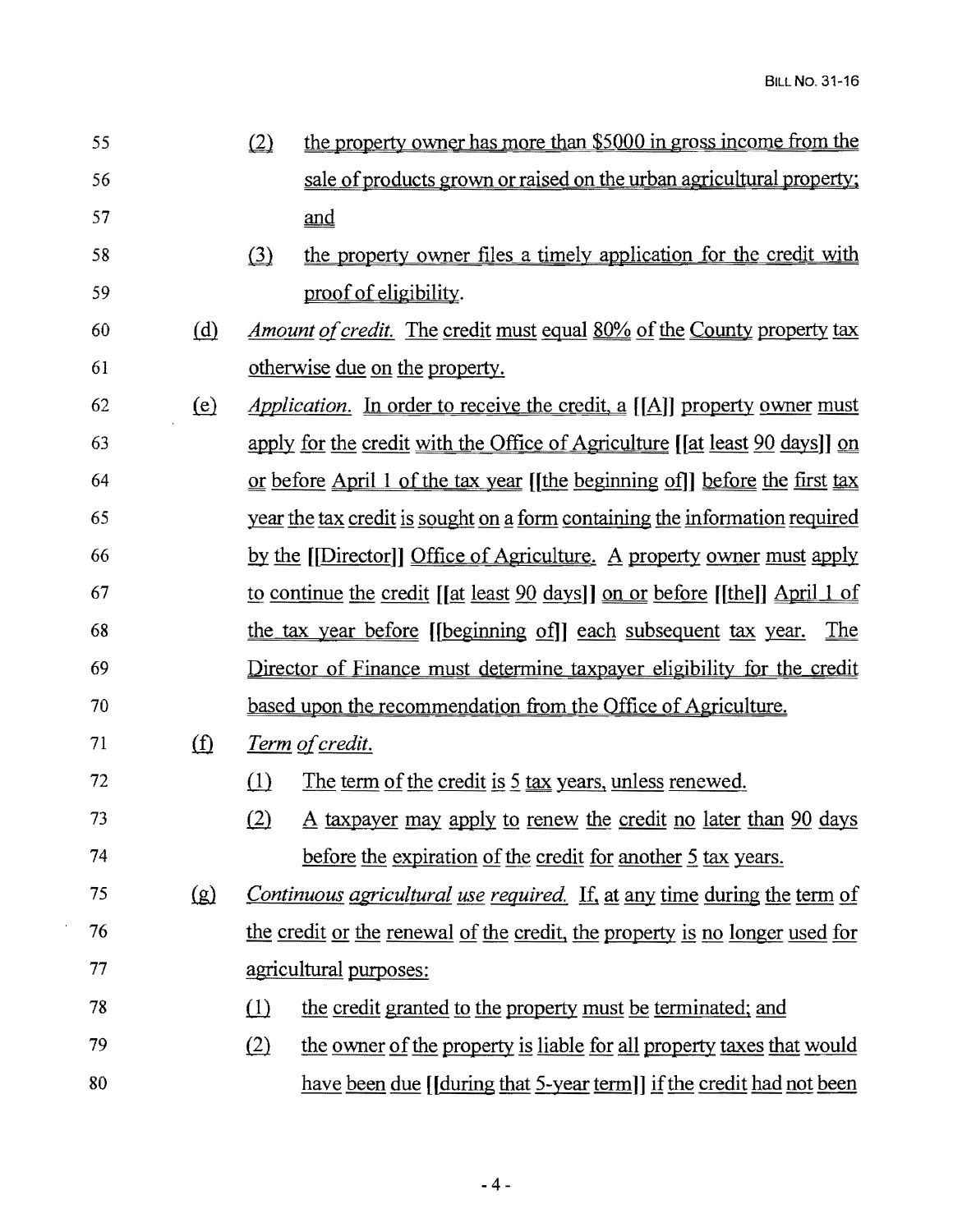$\mathcal{L}^{\text{max}}_{\text{max}}$ 

| 81 |            | granted for any year that the property was not used for agricultural                    |
|----|------------|-----------------------------------------------------------------------------------------|
| 82 |            | purposes.                                                                               |
| 83 | <u>(h)</u> | <i>Contiguous lots.</i> A property owner may combine 2 or more contiguous               |
| 84 |            | subdivision lots under common ownership into one property to satisfy the                |
| 85 |            | minimum lot size for an urban agricultural property in subsection (a).                  |
| 86 | $\Omega$   | <u>Appeal. The Director must take all actions necessary to apply the credit</u>         |
| 87 |            | to each eligible taxpayer who applies for the credit and is certified as                |
| 88 |            | eligible by the Office of Agriculture. A taxpayer may appeal a final                    |
| 89 |            | decision by the Director denying or terminating the credit to the Maryland              |
| 90 |            | Tax Court within 30 days after receiving a notice of denial or termination              |
| 91 |            | from the Director.                                                                      |
| 92 |            | Sec. 2. Evaluation. The Director must submit a report to the Executive and the          |
| 93 |            | Council on or before January 1, 2020 evaluating the effectiveness of the tax credit in  |
| 94 |            | promoting urban agricultural purposes.                                                  |
| 95 |            | Sec. 3. Transition.                                                                     |
| 96 |            | <u>Notwithstanding subsection (e), the deadline to apply for the credit for the tax</u> |
| 97 |            | year beginning on July 1, 2017 must be extended to September 1, 2017.                   |